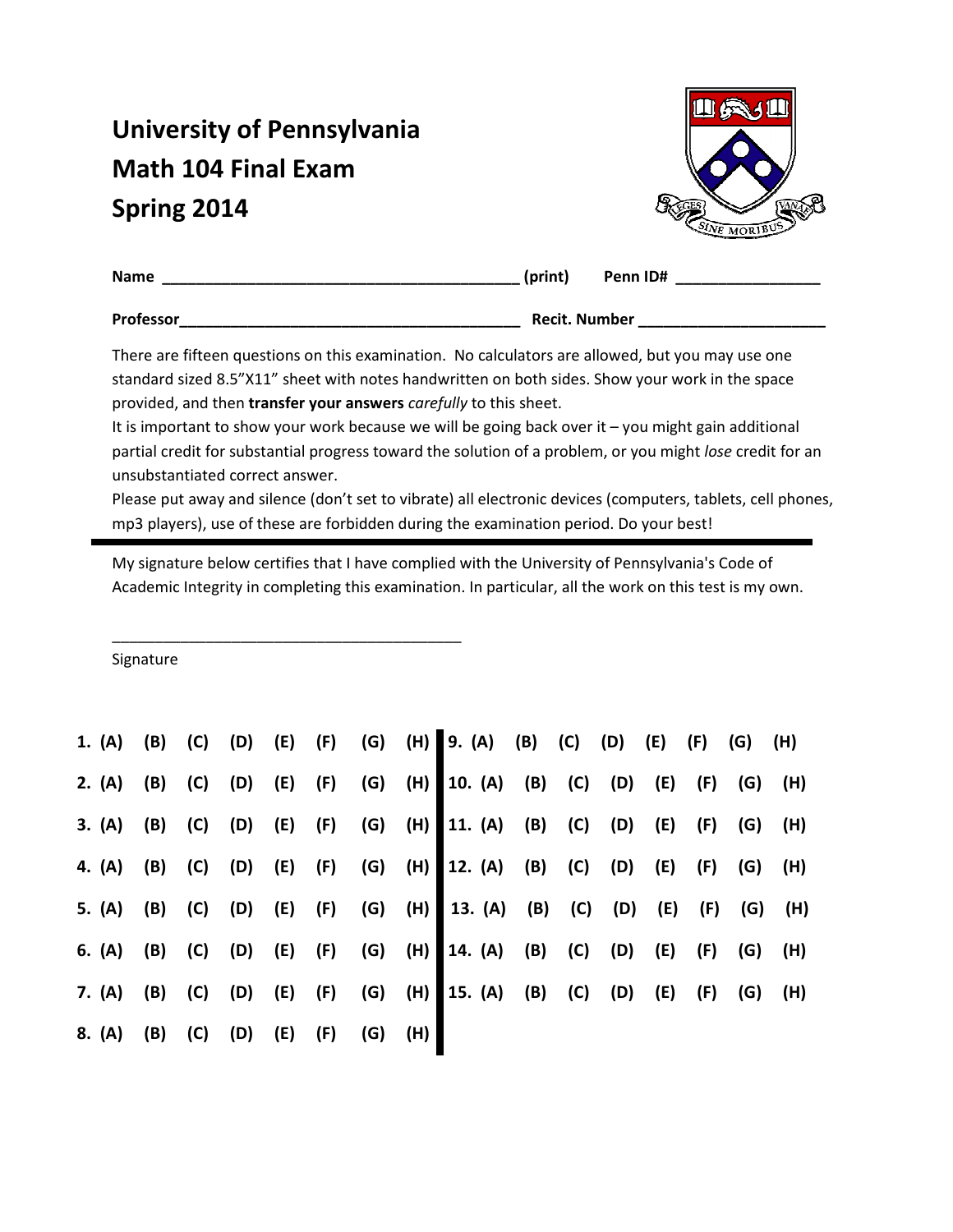1. Find the volume of the solid generated by revolving the region bounded by the graphs of

 $y = e^x$ ,  $y = 0$ ,  $x = 0$ , and  $x = 2$  about the line  $x - axis$ .

(A)  $\frac{\pi}{4}e^2$ 4  $\frac{\pi}{4}e^2$  (E)  $\frac{\pi}{2}(e^4-1)$ 2  $\frac{\pi}{2}(e^4-1)$ (B)  $\frac{\pi}{2}e^4$ 2  $\frac{\pi}{2}e^4$  (F)  $2\pi(e^4-1)$ (C)  $2\pi e^2$  (G)  $2\pi e^4$ (D) 4  $\frac{\pi}{4}e$  (H)  $2\pi$ 

2. Find the volume of the solid generated by revolving the region bounded above by the graph of  $y = 2x - 2x^2$  and below by the *x* − axis about the line *x* = 2.



3. Find the arclength of the curve  $y = \frac{2\sqrt{3}}{0} (3x^2 + 1)^{3/2}$ 9  $y = \frac{283}{9} (3x^2 + 1)^{3/2}$  from  $x = -1$  to  $x = 2$ .

- (A) 8 (E) 6
- (B) 2 (F) 21
- (C) 9 (G) 24
- (D) 4 (H) 27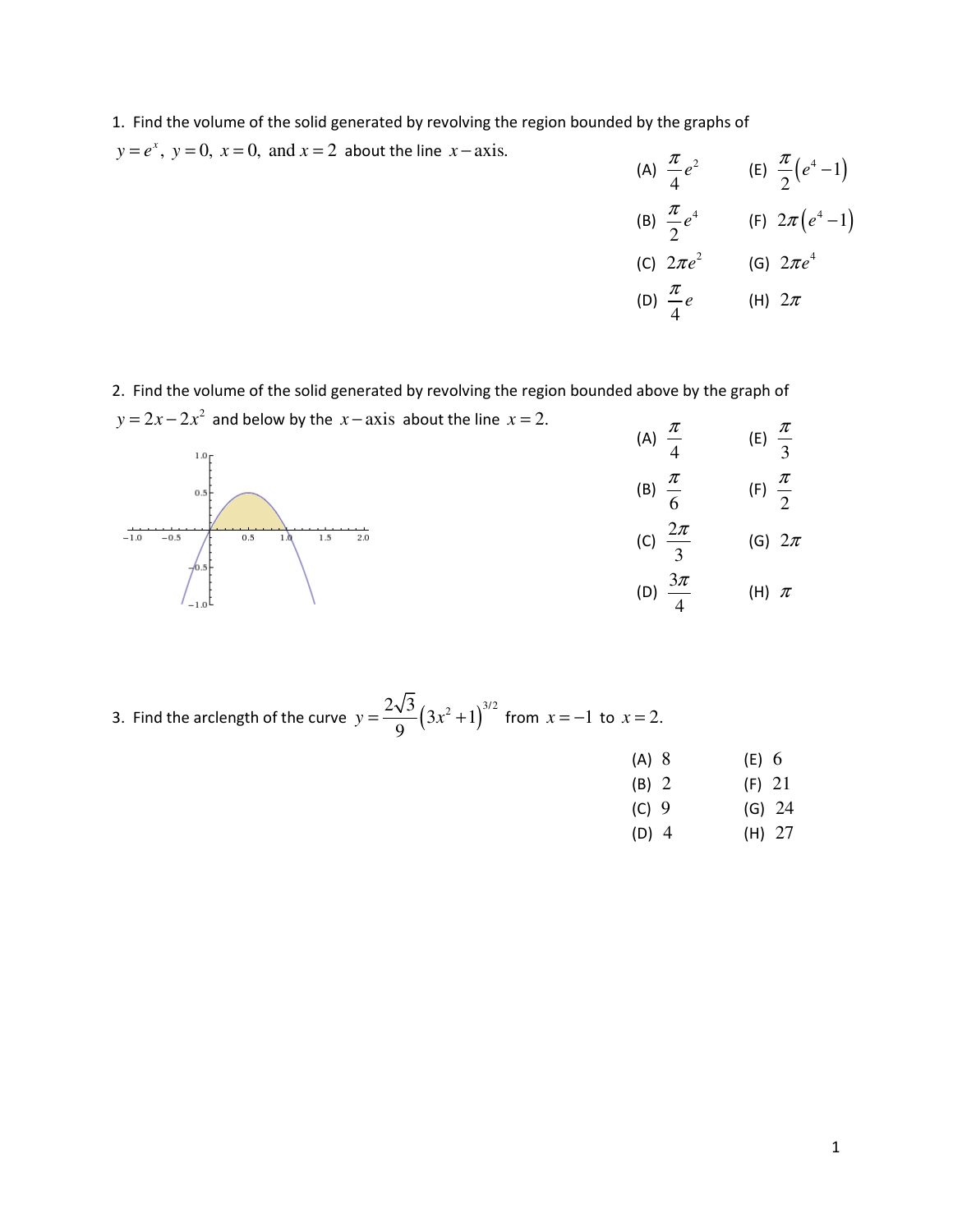4. Evaluate the integral below

4. Evaluate the integral below  
\n(a) 
$$
\frac{\pi}{4}e^2
$$
 \n(b)  $\frac{e^2}{4}(7e^4-1)$   
\n(b)  $\frac{e^2}{4}$  \n(c)  $\frac{e^2}{4}(3e^4-1)$  \n(d)  $\frac{7e^4}{4}$   
\n(e)  $\frac{e^2}{4}(9e^4-1)$   
\n(f)  $\frac{e^2}{4}(9e^4-1)$   
\n(g)  $\frac{7e^4}{4}$   
\n(h)  $\frac{7e^6}{4}$ 

5. Find the average value of 
$$
f(x) = sin(x) \cdot cos^4(x)
$$
 over the interval  $[0, \pi]$ .

(A) 
$$
\frac{2}{5\pi}
$$
 (E)  $\frac{1}{3\pi}$ 

(B) 
$$
\frac{3}{5\pi}
$$
 (F)  $\frac{1}{4\pi}$   
(C)  $\frac{4}{5\pi}$  (G)  $\frac{3}{4\pi}$ 

(D) 
$$
\frac{2}{3\pi}
$$
 (H)  $\pi$ 

## 6. Evaluate the integral below

$$
\int_{0}^{2\sqrt{2}} \frac{x^2}{(16-x^2)^{3/2}} dx
$$
\n(A)  $\frac{\pi}{4}$  \t\t (E)  $\frac{1}{3\pi}$   
\n(B)  $\frac{\pi}{3}$  \t\t (F)  $1-\frac{\pi}{4}$   
\n(C)  $\frac{\pi}{2}$  \t\t (G)  $\frac{3}{4}$ 

$$
\frac{\pi}{2} \qquad \qquad \text{(G)} \ \frac{\pi}{4\pi}
$$

(D) 
$$
\frac{2}{3\pi}
$$
 (H)  $\pi$ 

4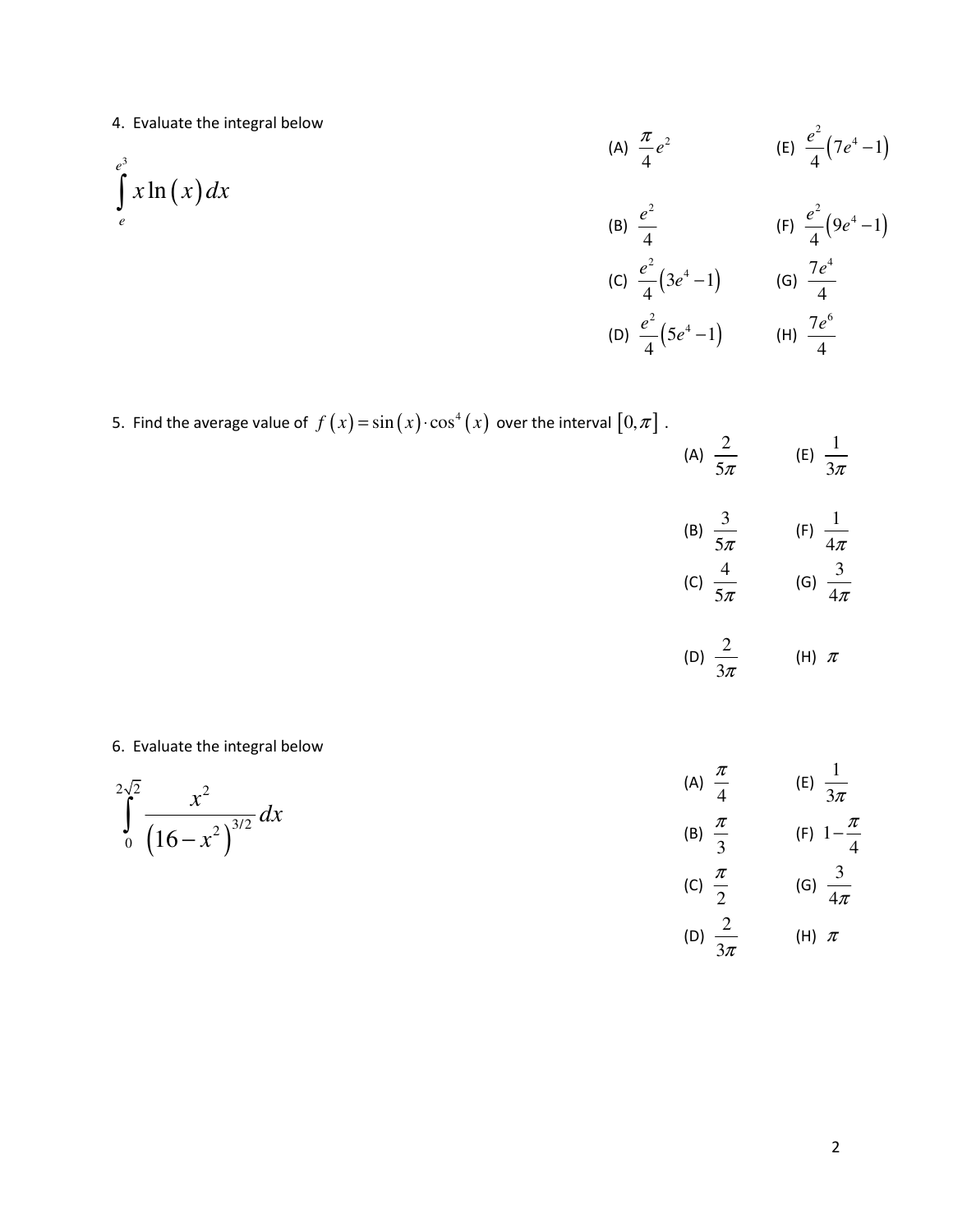| 7. Find the area of the region enclosed by the graphs of $y = \frac{1}{x+1}$ and $y = \frac{1}{x+2}$ on the interval |                               |                           |
|----------------------------------------------------------------------------------------------------------------------|-------------------------------|---------------------------|
| $[0,\infty)$ .                                                                                                       | (A) $\ln 6$ (E) $\sqrt{2}$    |                           |
|                                                                                                                      | (B) $\ln 2$ (F) $\frac{1}{2}$ |                           |
|                                                                                                                      | $(C)$ 0<br>(D) $\pi$          | $(G)$ 1<br>$(H)$ $\infty$ |

## 8. Solve the initial value problem

$$
5x\frac{dy}{dx} = y^2 \ln x, \quad y(1) = 2
$$
 (A) 1 (E)  $\frac{1}{2}$   
 (B) 2 (E)  $\frac{1}{2}$ 

|               | $\sqrt{-1}$           | $\mathbf{v}$ $\mathbf{v}$ |
|---------------|-----------------------|---------------------------|
| Find $y(e)$ . | $(C)$ 3               | (G) $\frac{5}{2}$         |
|               | (D)<br>$\overline{4}$ | (H) $\frac{7}{7}$         |

9. Find the solution to the differential equation

$$
y' + \left[\frac{-3}{x(x-3)}\right]y = x-3, \quad x > 3
$$

satisfying 
$$
y(4) = 2
$$
.  
\n(A)  $y = \frac{x^3 - 3x^2}{8}$  (E)  $y = \frac{x^2 - 3x}{2}$   
\n(B)  $y = e^{x^2} - e^{4x} + 2$  (F)  $y = \frac{x^2 - x}{6}$   
\n(C)  $y = \frac{\ln(x) - x}{2}$  (G)  $y = \frac{x^3 + x}{34}$   
\n(D)  $y = \frac{\sin x + \cos x}{2}$  (H)  $y = \frac{\sqrt{x} + x^{3/2}}{4}$ 

2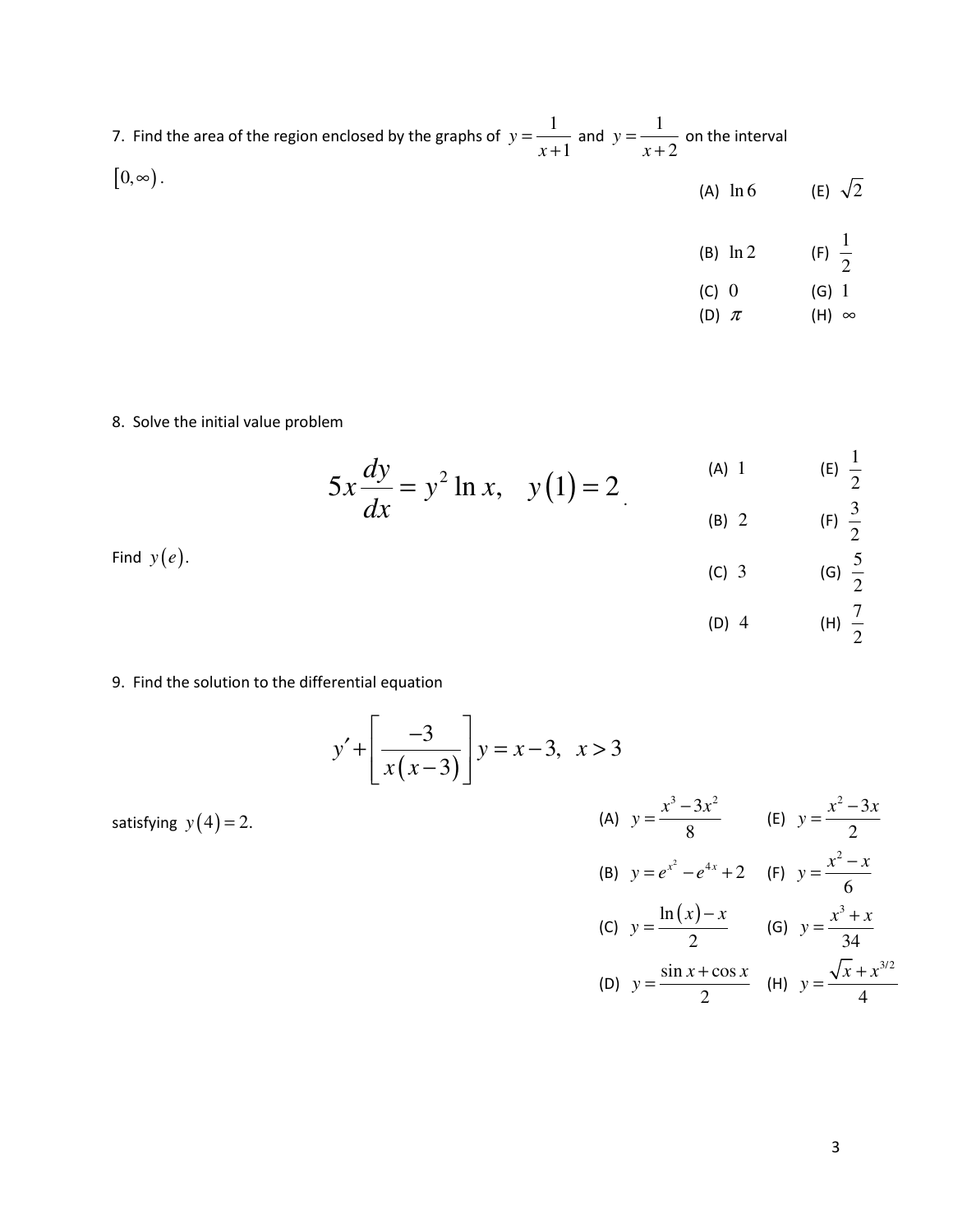10. Determine the limit of the sequence

10. Determine the limit of the sequence  
\n
$$
a_n = \begin{cases}\n n^2 & n^2 \\
\hline\n 2n + 1 & 2n - 1\n\end{cases}
$$
\n
$$
\begin{array}{c}\n \text{(A)} & \frac{-1}{2} \\
\text{(B)} & \frac{-1}{4} \\
\text{(C)} & 0 \\
\text{(D)} & \frac{1}{2}\n\end{array}
$$
\n
$$
\begin{array}{c}\n \text{(F)} & \frac{1}{2} \\
\text{(C)} & 0 \\
\text{(D)} & \frac{1}{2}\n\end{array}
$$
\n
$$
\begin{array}{c}\n \text{(D)} & \frac{1}{2} \\
\text{(E)} & \frac{1}{4}\n\end{array}
$$

11. The area inside the fractal known as the Koch snowflake can be described as the sum of the areas of infinitely many equilateral triangles. See the figure. For all but the center (largest) triangle, a triangle in the Koch snowflake is  $\frac{1}{2}$ 9 the area of the next largest triangle in the fractal. Suppose the largest (center) triangle has an area of 1 square unit. Then the area of the snowflake is given by the series

 $\overline{8}$ 

$$
A = 1 + \frac{1}{3} \left( 1 + \frac{4}{9} + \left( \frac{4}{9} \right)^2 + \left( \frac{4}{9} \right)^3 + \left( \frac{4}{9} \right)^4 + \cdots \right)
$$

Find the area of the Koch snowflake.

(A) 6 (E) 
$$
\frac{8}{5}
$$

(B) 5 (F) 
$$
\frac{27}{5}
$$
  
(C)  $\frac{5}{9}$  (G)  $\frac{32}{5}$ 

(D) 
$$
\frac{4}{9}
$$
 (H)  $\infty$ 



http://www.behance.net/gallery/Worlds-Largest-Fractal-Vectors/720515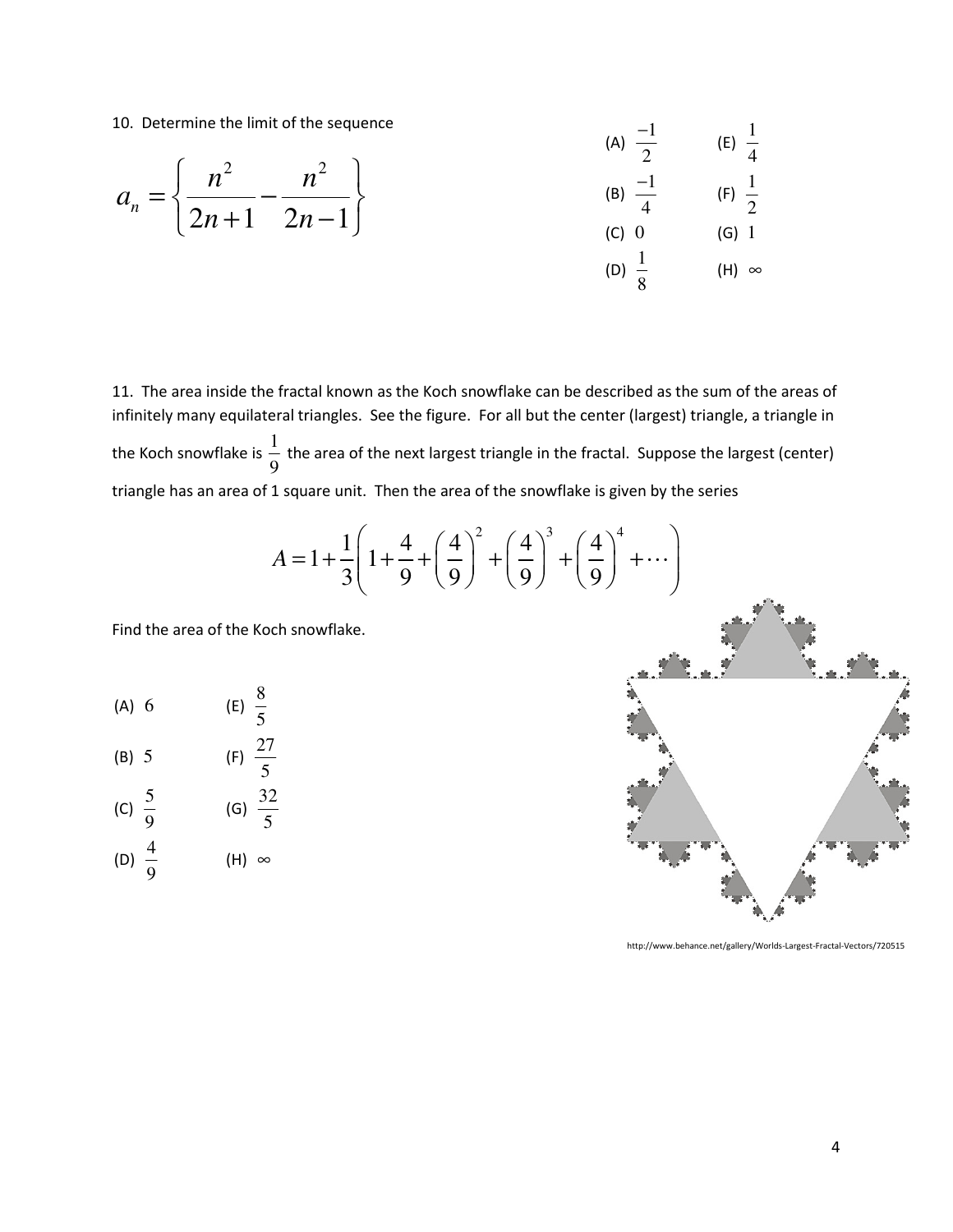12. Determine whether the following series are convergent or divergent. For full credit be sure to explain your reasoning and tell what test was used.

| $(1)\sum_{n=1}^{\infty}\frac{\cos(n\pi)}{\sqrt[5]{n^2}}$ | $\textstyle \big(\text{II}\big) \sum_{n=1}^\infty \left(\frac{\pi}{\sqrt{2}}\right)^n$ | $\left( \mathrm{III}\right) \sum_{n=1}^{\infty} \frac{3^{1/n}}{n^3}$ |
|----------------------------------------------------------|----------------------------------------------------------------------------------------|----------------------------------------------------------------------|
|                                                          |                                                                                        |                                                                      |
|                                                          |                                                                                        |                                                                      |
|                                                          |                                                                                        |                                                                      |

|     | (1)        | (11)       | (III)      |
|-----|------------|------------|------------|
| (A) | convergent | convergent | convergent |
| (B) | convergent | convergent | divergent  |
| (C) | convergent | divergent  | convergent |
| (D) | convergent | divergent  | divergent  |
| (E) | divergent  | convergent | convergent |
| (F) | divergent  | convergent | divergent  |
| (G) | divergent  | divergent  | convergent |
| (H) | divergent  | divergent  | divergent  |

13. The interval of convergence of the power series

$$
\sum_{n=1}^{\infty} \frac{2^{n+1} (x+3)^n}{3^n (n+1)^2}
$$

| (A) $\left(\frac{-9}{2}, \frac{-3}{2}\right]$ | (E) $(-5,-1]$           |
|-----------------------------------------------|-------------------------|
| (B) $\left[\frac{-9}{2}, \frac{-3}{2}\right)$ | $(F)$ $[-5, -1]$        |
| (C) $\left(\frac{-9}{2}, \frac{-3}{2}\right)$ | (G) $\{-3\}$            |
| (D) $\left[\frac{-9}{2},\frac{-3}{2}\right]$  | (H) $(-\infty, \infty)$ |

14. Let  $f(x) = \frac{1}{x}$ . *x*  $=\frac{1}{\sqrt{1-\lambda}}$ . The second order Taylor polynomial (quadratic) approximation centered at  $x = 4$  is:  $\begin{array}{ccc} 1 & 1 & 3 \end{array}$ 

(A) 
$$
\frac{1}{2} - \frac{1}{16}x + \frac{3}{256}x^2
$$
  
\n(B)  $\frac{3}{2} - \frac{1}{12}x + \frac{5}{128}x^2$   
\n(C)  $\frac{1}{2} - \frac{1}{16}(x-4) + \frac{3}{256}(x-4)^2$   
\n(D)  $\frac{3}{2} - \frac{1}{12}(x-4) + \frac{5}{128}(x-4)^2$   
\n(E)  $\frac{1}{2} - \frac{3}{8}(x-4) + \frac{5}{32}(x-4)^2$